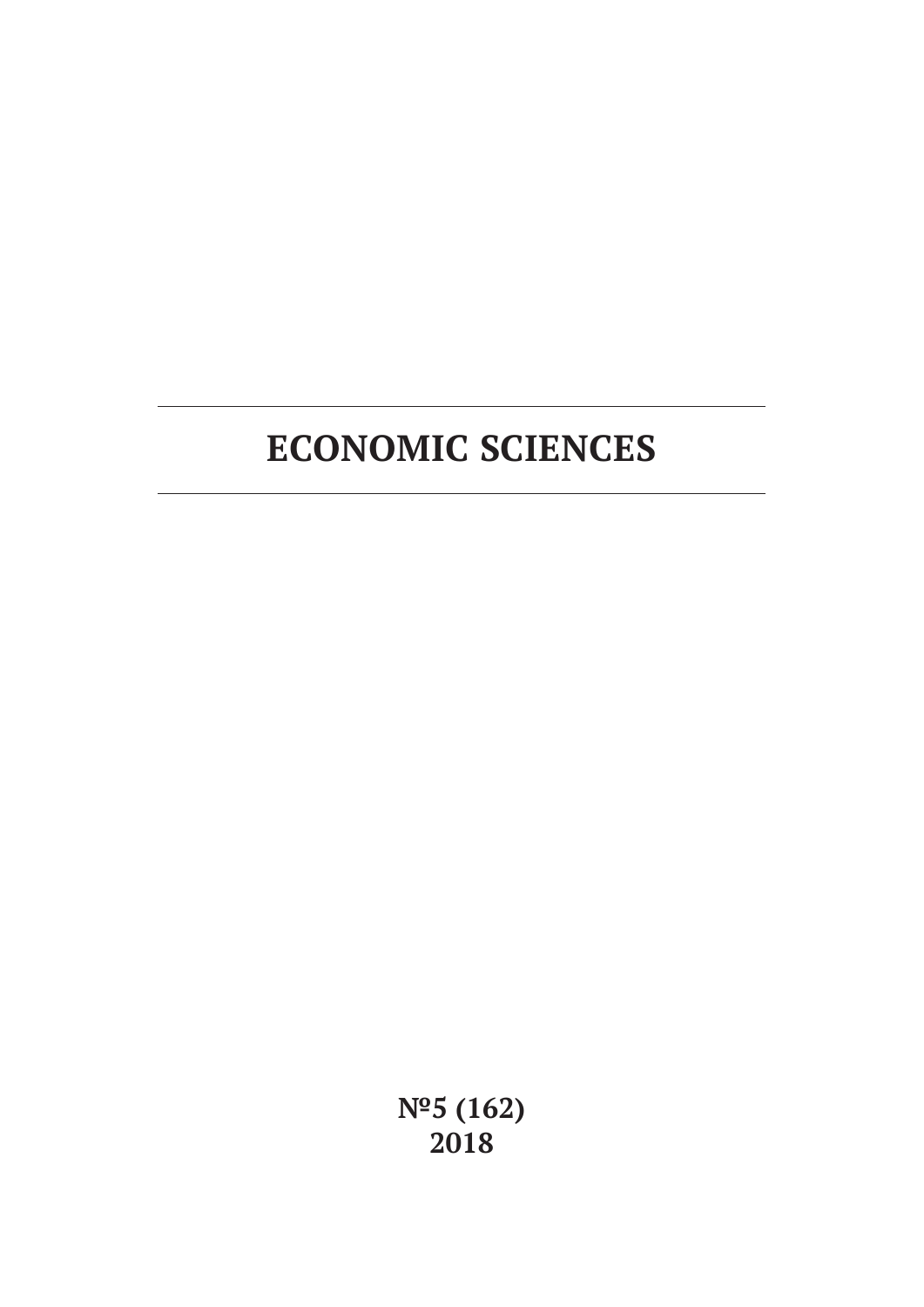#### **Editorial Council** *V.V. Artiakov* — Doctor of Economics, Member of Russian *A.V. Meshcherov* — Doctor of Economics, Professor, Chief Academy of Engineering *R.S. Grinberg* — Doctor of Economics, Professor, Institute *F.F. Sterlikov* — Doctor of Economics, Professor, Moscow of Economy of Russian Academy of Sciences, *A.G. Griaznova* — Doctor of Economics, Professor, President of Financial University under the Government of the *A.G. Zeldner* — Doctor of Economics, Professor, Institute Russian Federation *A.G. Zeldner* — Doctor of Economics, Professor, Institute *V.A. Meshcherov* — Doctor of Economics, Professor of Economy of Russian Academy of Sciences *V.V. Ivanter* — Doctor of Economics, Professor, Director of Russian University of Economics Institute of Economic Forecasting of Russian Academy of Sciences *N.G. Kuznetsov* — Doctor of Economics, Professor, Rostov State University of Economics *A.V. Meshcherov* — Doctor of Economics, Professor, Chief *O.J. Mamedov* — Doctor of Economics, Professor, South-Editor of journal "Economic Sciences" *V.N. Ovchinnikov* — Doctor of Economics, Professor, *V.N. Ovchinnikov* — Doctor of Economics, Professor, Southern Federal University *A.L. Porokhovski* — Doctor of Economics, Professor, Moscow State University named after M.V. Lomonosov *S.N. Silvestrov* — Doctor of Economics, Professor, Finan-eration cial University under the Government of the Russian Federation Editor of journal "Economic sciences" State University of Technologies and Management named after K.G. Razumovskiy of Economy of Russian Academy of Sciences E.V. Zarova — Doctor of Economics, Professor, Plekhanov *A.E. Karlik* — Doctor of Economics, Professor, St.-Petersburg State University of Economy and Finance *N.G. Kuznetsov* — Doctor of Economics, Professor, Rostov State University of Economics ern Federal University Southern Federal University *S.N. Silvestrov* — Doctor of Economics, Professor, Financial University under the Government of the Russian Fed-*G.D. Fainstein* — PhD in Economics, Tallinn University of

*A.N. Shokhin* — Doctor of Economics, Professor

*M.A. Eskindarov* — Doctor of Economics, Professor, Rector of Financial University under the Government of the Russian Federation

#### **Chief Editor**

*A.V. Meshcherov* — Doctor of Economics, Professor

#### **Editorial Board**

Technology

**Computer editing and design** *A.S. Golubev*

The journal is included in the list of the Higher Accreditation Committee of The Ministry of Education and Science of Russia of the leading scientific journals and publications issued in the Russian Federation, where the main scientific results of the scientific theses for the degrees of Doctor and Candidate of Science can be found

Founder: LLC "Economic Sciences" Address: 125057, Moscow, Chapaevskii per., 3-775 E-mail: info@ecsn.ru WWW: http://ecsn.ru

The Certificate of registration of mass media: ПИ № ФС77–21147 from 28.06.2005

Subscription index 20387 (Agency "Rospechat")

ISSN 2072–0858

Issue date 31.05.2018. Format 60х84/8 Printed signatures 19.65 500 copies

Printed by "24 Print" Ltd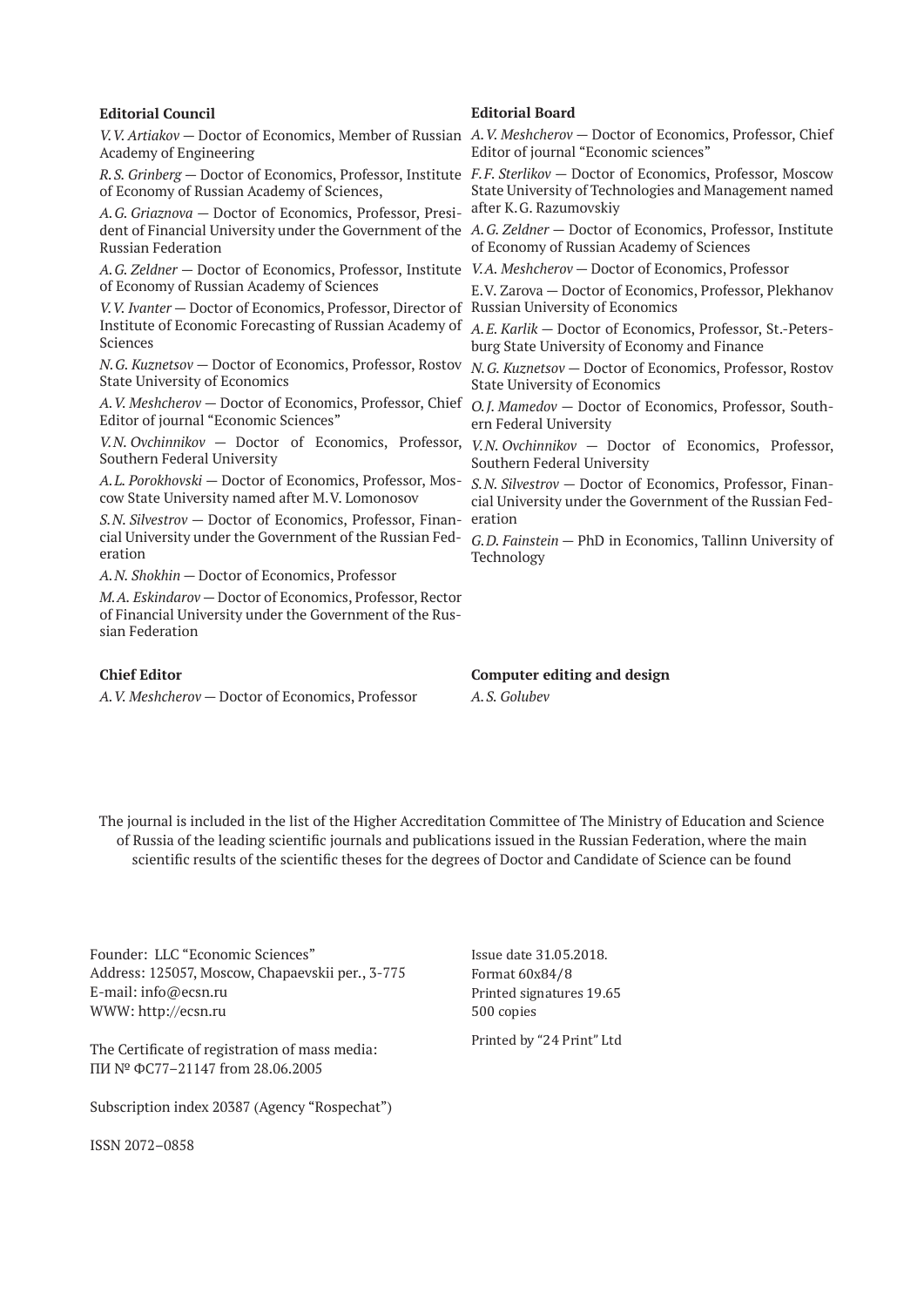## **CONTENTS**

## **ECONOMIC THEORY**

| Dyadunov D.V. Nature of interrelation of economic and polutical cycles of development        |  |
|----------------------------------------------------------------------------------------------|--|
|                                                                                              |  |
| Wen Guanxu, Likhachev M.O. Early keynesian models of economic growth in the context          |  |
| <b>Deng Jing</b> Features of macroeconomic stability in russia and china: export aspect  158 |  |
| Mikhaylov A.M., Hansevyarov R.I., Kudakova E.S. World experience of state regulation         |  |

## **ECONOMICS AND MANAGEMENT OF NATIONAL ECONOMY**

| Ivanova V.N., Ozdarbiev R.H., Tatochenko I.M. Application of the management principle<br>on the results in the remuneration of teachers as a condition of improving the quality<br>of educational services and the effectiveness of the regional systems of general education  159 |  |
|------------------------------------------------------------------------------------------------------------------------------------------------------------------------------------------------------------------------------------------------------------------------------------|--|
| Udaltsova N.L., Mosina V.I. Modern trends in the development of the digital economy                                                                                                                                                                                                |  |
| Bogatyrev V.D., Esipova O.V. Development of mathematical models and tools for                                                                                                                                                                                                      |  |
| Starostin M.G. Analysis of theoretical approaches to management of regulatory risks  160                                                                                                                                                                                           |  |
| Khansevyarov R.I., Mikhaylov A.M., Sidyukova A.I. Factors affecting the adoption                                                                                                                                                                                                   |  |
| Astaf'eva N.V., Sosunova L.A., Chernova D.V. Development of a mechanism                                                                                                                                                                                                            |  |
|                                                                                                                                                                                                                                                                                    |  |
| Tatarskih B.I., Tuktarova L.R. Economic issues of increase in innovative and technological                                                                                                                                                                                         |  |
| Abdulrahimov I.A., Poltarykhin A.L., Churin A.N., Melnikov A.B. The system of indicators                                                                                                                                                                                           |  |
| Vasilchenko M.Y. Technological factors of increasing the efficiency of the production                                                                                                                                                                                              |  |
| Gorokhov A.Y. Kaliningrad region: towards a new model of economic growth  164                                                                                                                                                                                                      |  |
| Ivanova V.N., Smirnov V.G., Ignatiev A.I., Iazev G.V. West Berlin enclave experience:                                                                                                                                                                                              |  |
| Voitkevich N.I., Sosunova L.A., Toymentseva I.A., Pogorelova E.V. Marketing techniques                                                                                                                                                                                             |  |

## **FINANCE, MONEY CIRCULATION AND CREDIT**

**Basnukaev M.S., Batashev R.V.** Influence of integration processes within EAES on formation of customs and tariff policy and budgetary and tax practice of Russia ........................................... 166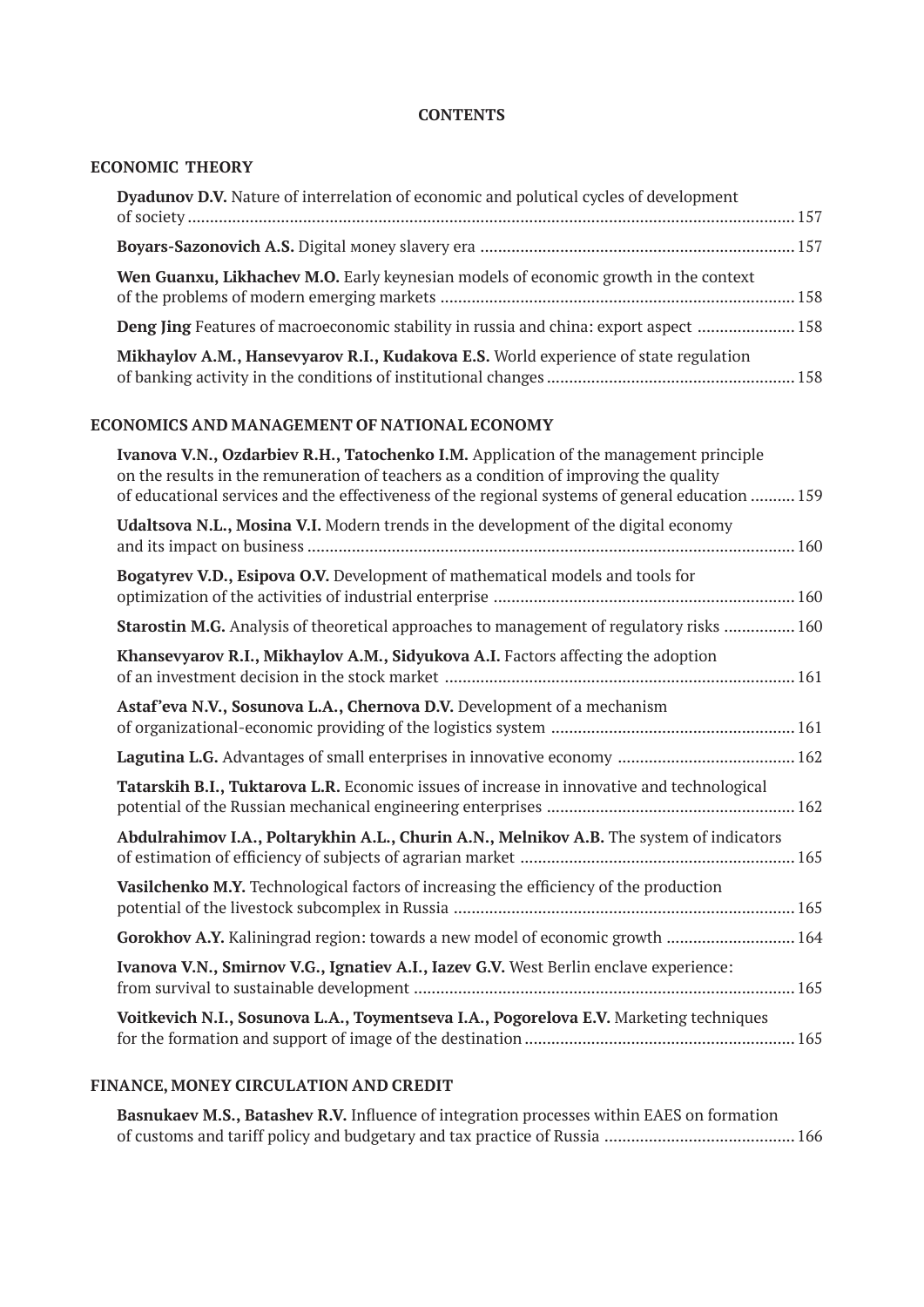| <b>Badwan N.L.</b> Necessity of state regulation reproduction and overflow of financial capital  166 |  |
|------------------------------------------------------------------------------------------------------|--|
| Kurmanova D.A., Kurmanova L.R. The role of the quality standard in the field                         |  |
| <b>Shirshov V.Y., Otrishko M.O.</b> Current state and prospects of development of the insurance      |  |
| Yanov V.V., Gorkovenko A.V. Analysis of the capital structure of chemical industry                   |  |
| Romanova T.F., Meliksetyan S.N. Development of state-private partnership in the sphere               |  |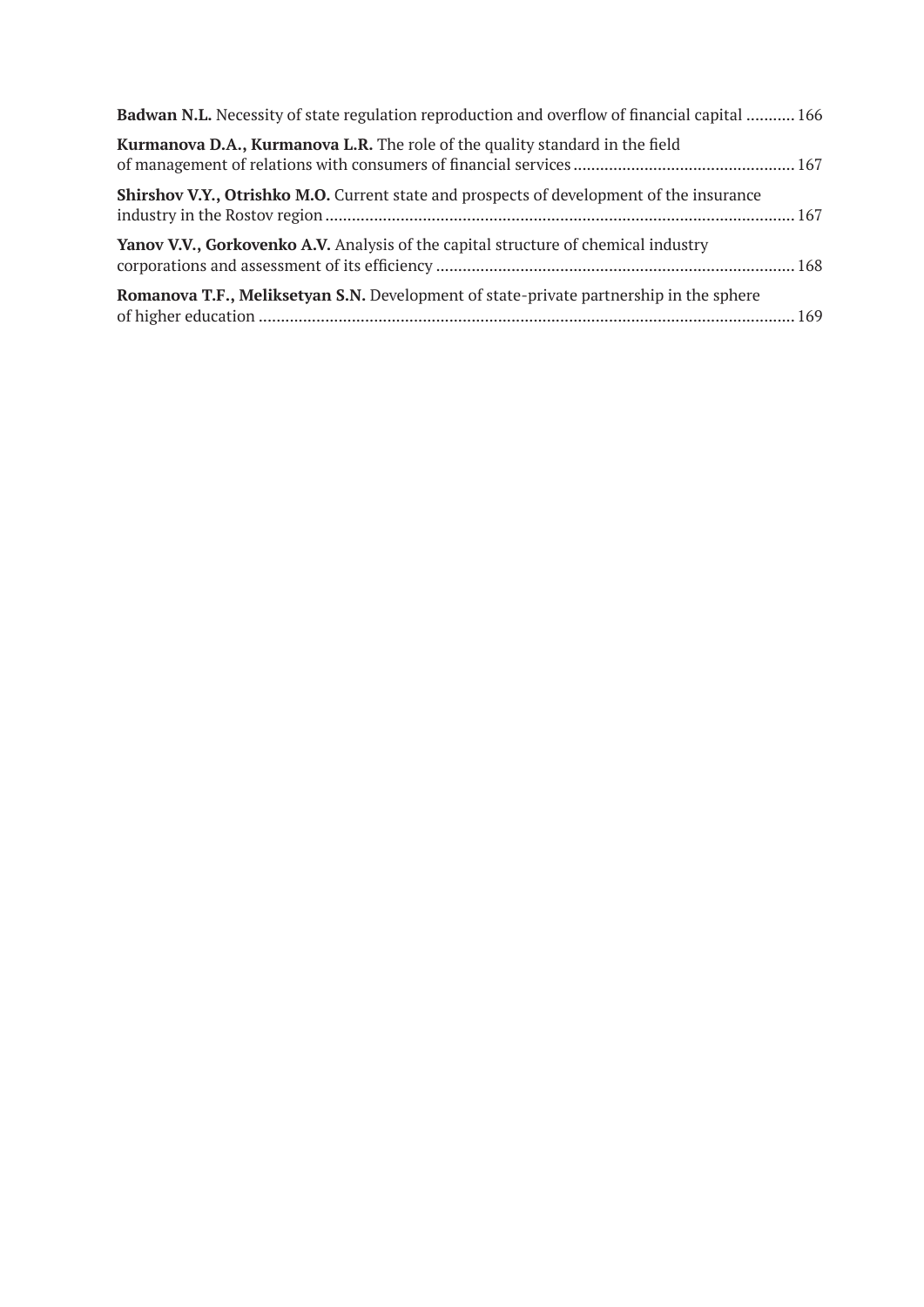## **ECONOMIC THEORY**

## **NATURE OF INTERRELATION OF ECONOMIC AND POLUTICAL CYCLES OF DEVELOPMENT OF SOCIETY**

#### ©© 2018 **Dyadunov Denis Vladimirovich.**

PhD in Economics Financial University under the Government of Russian Federation (Financial University) 49 Leningradsky pr., Moscow, 125993, Russia E-mail: denis-dyadunov@yandex.ru

The interrelation of the economic and military-political sphere belongs to fundamental public interrelations. The economy is one of the factors leading to collisions of the states. Article is devoted to the comparative analysis of the main approaches to a problem of interrelation of economic and militarypolitical cycles of development of society. K. Wright comes to conclusion that for the last three centuries three concentration of military activity lasting for 55 years were observed. 50-year concentration of war are synchronous with big business cycles of N. Kondratyev. A. Toynbee also notes communication of a cycle of war and peace with a big economic cycle of N. Kondratyev. But, unlike N. Kondratyev, A. Toynbee says that economic cycles are manifestation of policy. According to W. Thompson, world leadership depends on ability of the country to obtain cheap loans for financing of military expenses. I. Wallerstein says that the world system is characterized by unequal dependence between the center and the periphery that is the main reason leading to war.

*Keywords: public welfare, economic cycle, Kondratyev cycle, global war, hegemony, public good, military good, military industrial complex.*

#### **References**

- 1. *Wright Q.* A Study of War.— Chicago.— University of Chicago Press.— 1965
- 2. *Toynbee A.* A Study of History.— Moscow.— Progress.— p. 509
- 3. *Modelski G.* The Long Cycle of Global Politics and the Nation-State // Comparative Studies in Society and History.— 1978. № 2.— p. 214–238
- 4. *Goldstein J.* Long cycles: prosperity and war in the modern age.— Yale university press.— 1988.— p. 433
- 5. *Wallerstein I.* The analysis of world systems and situation in the modern world.— St. Petersburg.— University book.— 2001.— p. 414
- 6. *Tausch A.* War cycles. // Social Evolution and History. 2007. Vol. 6. № 2.— p. 39–74

## **DIGITAL МОNEY SLAVERY ERA**

©© 2018 **Boyars-Sazonovich Andrey Stanislavovich** Сandidate of Economics, Associate Professor Moscow aviation Institute 125993, Moscow, Volokolamskoe shosse, 4

The subject is digital money phenomenon as a key element of implement of biocomputer civilization and the corresponding forms of money.

*Key words: сrypto currency, biocomputers, economics of biocomputer chains, forms of digital money.*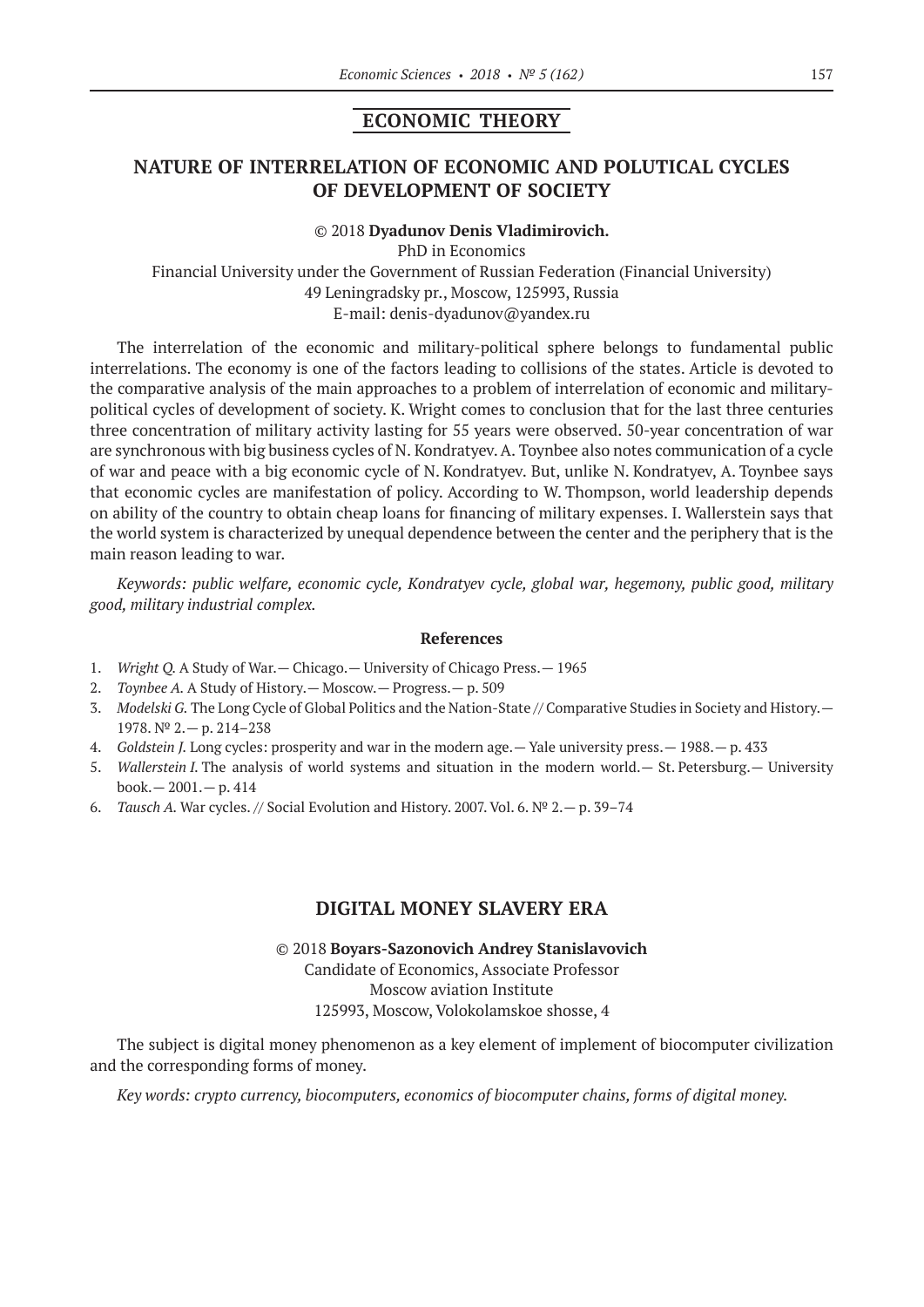# **EARLY KEYNESIAN MODELS OF ECONOMIC GROWTH IN THE CONTEXT OF THE PROBLEMS OF MODERN EMERGING MARKETS**

©© 2018 **Wen Guanxu** Post-graduate student of the Department of Economic Theory and Management ©© 2018 **Likhachev Mikhail** Doctor of Economics, Associate Professor Professor of the Department of Economic Theory and Management Moscow Pedagogical State University 1/1 M. Pirogovskaya Str., Moscow, 119991, Russian Federation E-mail: venguanxu@mail.ru, olegmix71@mail.ru

The article considers the structure of Early Keynesian models of economic growth, in particular, the models of R. Harrod and E. Domar. These models emphasize the internal instability of growth processes and the need for government intervention to ensure a stable economic growth. The authors of the article consider the internal logic and theoretical conclusions of these models in relation to the problems of modern countries with emerging markets. Economic growth in developing countries has its own specifics, which should be taken into account in the framework of theoretical models of economic growth. The authors of the article make the conclusion that early Keynesian models of economic growth adequately reflect the most important characteristics of the processes of economic growth in developing countries.

*Key words: economic growth, Keynesianism, Keynesian growth models, the Model R. Harrod and E. Domar, emerging markets*

# **FEATURES OF MACROECONOMIC STABILITY IN RUSSIA AND CHINA: EXPORT ASPECT**

©© 2018 **Deng Jing**

Post-graduate student of the Department of Economic Theory and Management Moscow Pedagogical State University 1/1 M. Pirogovskaya Str., Moscow, 119991, Russian Federation E-mail: 381604018@qq.com

The article presents the results of studies of macroeconomic stability factors; shows the structure of the dependence of macroeconomic stability and exports. On the example of export-import relations between China and Russia, the author reveals the peculiarities of the influence of these relations on the dynamics of the money supply.

*Key words: export, macroeconomic stability, export-import relations, interest rates, export potential, economic relations between Russia and China.*

# **WORLD EXPERIENCE OF STATE REGULATION OF BANKING ACTIVITY IN THE CONDITIONS OF INSTITUTIONAL CHANGES**

©© 2018 **Mikhaylov Alexander Mikhaylovich** Doctor of Economic Sciences Professor of the Department of Economic theory ©© 2018 **Hansevyarov Rustam Idrisovich** Doctor of Economic Sciences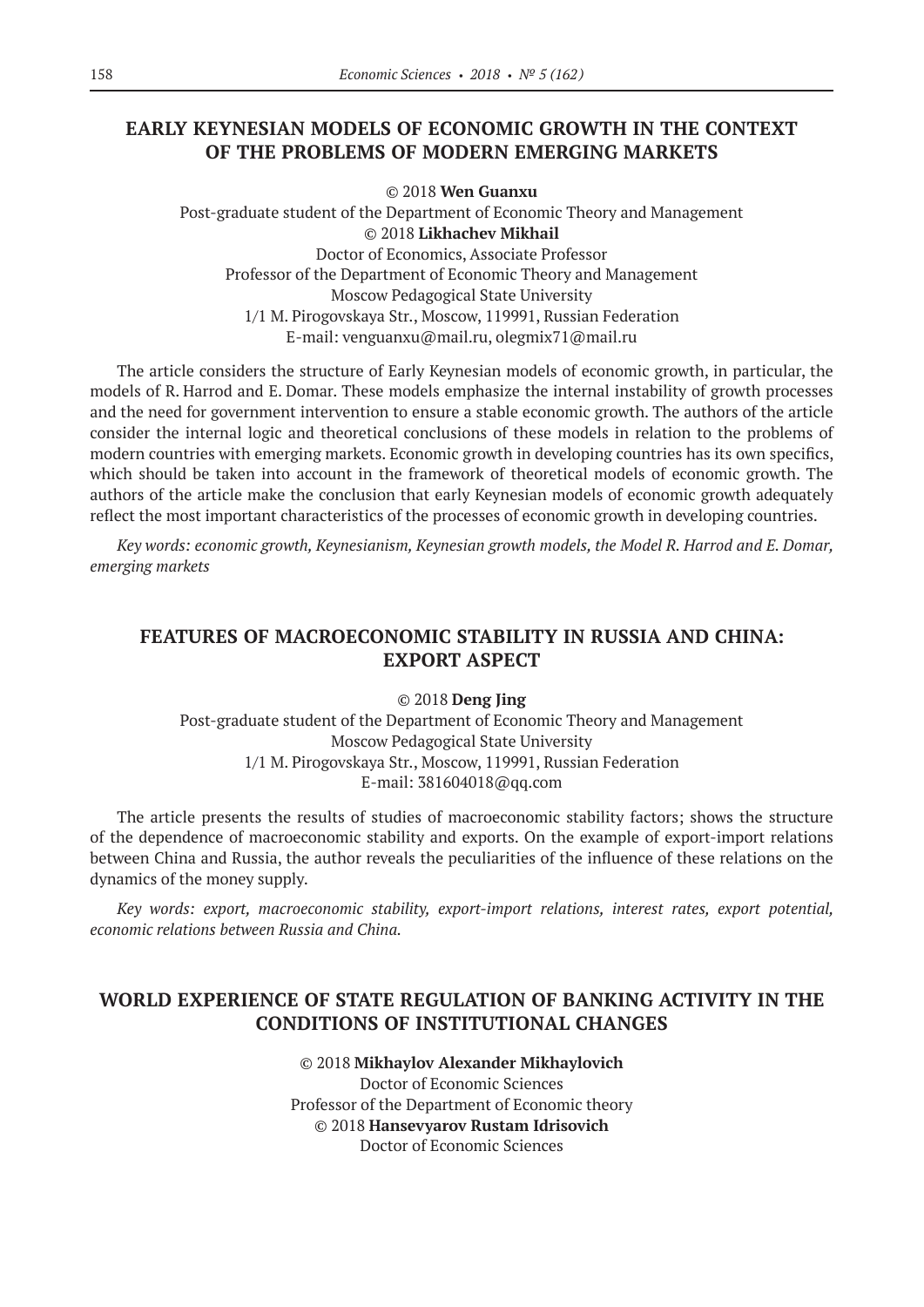## Professor of the Department of Economic theory ©© 2018 **Kudakova Elena Sergeevna** Undergraduate Samara State University of Economics 141, Soviet Army Street, Samara, 443001, Russia E-mail: 2427994@mail.ru, rust1978@mail.ru, Lena\_kudakova@mail.ru

In this article I will give examples of banking systems and principles of their regulation in developed countries. Also highlighted is the direction of banking, as Islamic banking. This direction is rather new in comparison with others therefore in article the main aspects of this phenomenon are considered

*Key words: bank, banking system, globalization, state, state regulation, institutional changes, Islamic banking, Sharia law regulation.*

## **ECONOMICS AND MANAGEMENT OF NATIONAL ECONOMY**

# **APPLICATION OF THE MANAGEMENT PRINCIPLE ON THE RESULTS IN THE REMUNERATION OF TEACHERS AS A CONDITION OF IMPROVING THE QUALITY OF EDUCATIONAL SERVICES AND THE EFFECTIVENESS OF THE REGIONAL SYSTEMS OF GENERAL EDUCATION**

## ©© 2018 **Ivanova Valentina Nikolaevna**

Doctor of Economics, Professor

Rector Moscow State University of Technologies and Management named after K.G. Razumovski (First

Cossack University)

73, Zemlianoi Val, Moscow, 109004, Russia

### ©© 2018 **Ozdarbiev Ramzan Huseinovich**

Head of Department monitoring and analysis of Management quality assessment of General education Federal service for supervision of education and science of the Russian Federation (Rosobrnadzor) 16, Sadovaya-Sukharevskaya str., Moscow, K‑51, GSP‑4, 127994, Russia

©© 2018 **Tatochenko Irina Mikhailovna**

PhD in Technical Sciences, Associate Professor

Moscow State University of Technologies and Management named after K.G. Razumovski (First Cossack

University)

73, Zemlianoi Val, Moscow, 109004, Russia E-mail: oet2004@ya.ru, a.fem@yandex.ru

The article deals with the issues of ensuring the effectiveness of the regional systems of General education and the quality of the educational process. It is established that the performance indicators used by the regions are closely related to the salary of teachers. It is proposed in accordance with the management principle on the results of link stimulating part of teachers ' salaries with the successes achieved by their students in educational activities, evaluated on the basis of external criteria. This approach will not only improve the performance and quality, but also significantly increase the salaries of teachers.

*Key words: management by results, salaries of teachers, criteria of an assessment of efficiency of management of regional system of the General education, indicators of quality of educational process*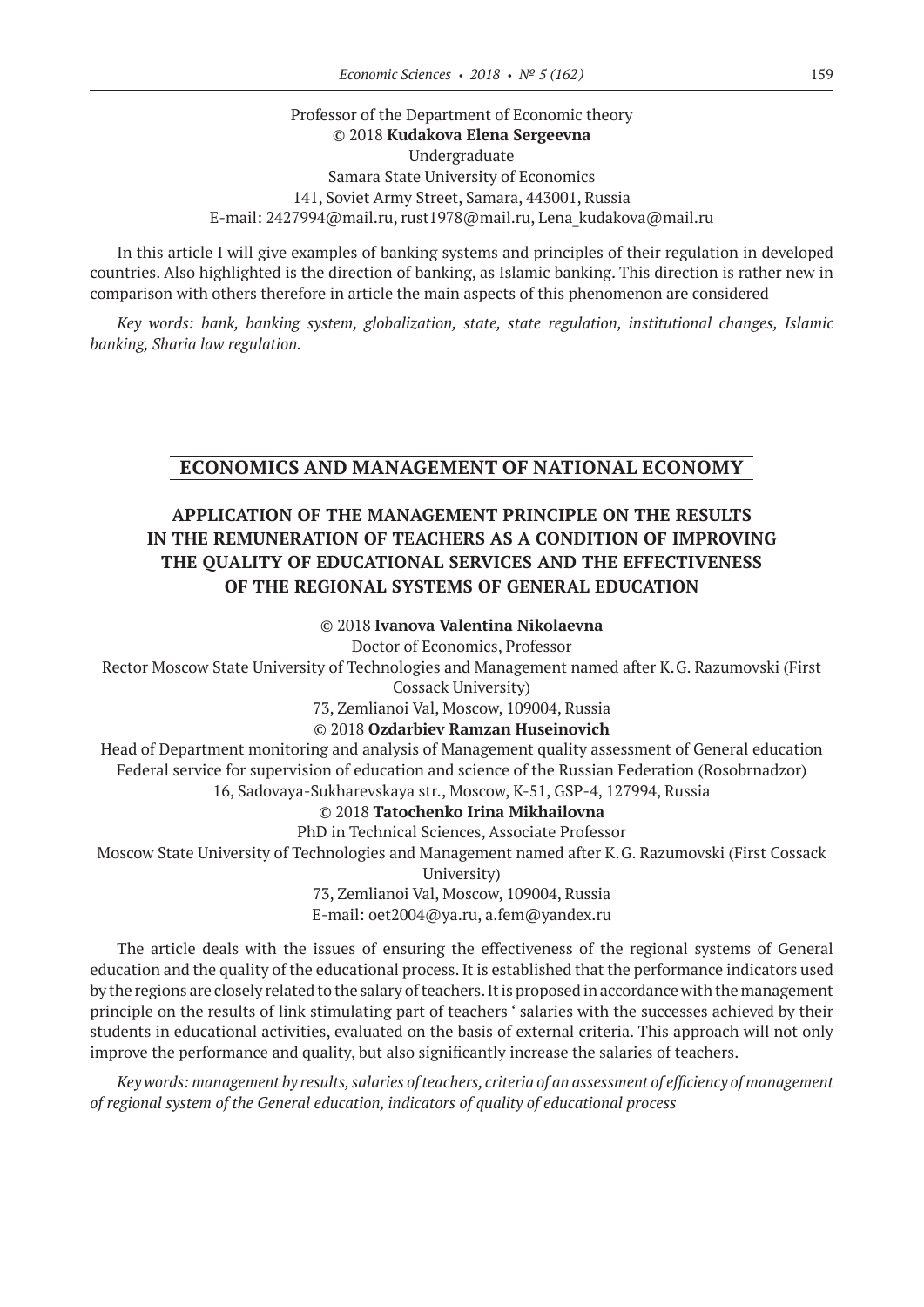# **MODERN TRENDS IN THE DEVELOPMENT OF THE DIGITAL ECONOMY AND ITS IMPACT ON BUSINESS**

©© 2018 **Udaltsova Natalya Leonidovna** Candidate of Economic Sciences, Associate Professor, Management Department ©© 2018 **Mosina Valerya Igorevna** Financial University under the Government of the Russian Federation 125993, Moscow, Leningradsky Prospekt, 49 E-mail: Udaltsova.nl@yandex.ru, Ler.mosina1997@yandex.ru

The article is devoted to the analysis of the emerging trend of development of digital technologies and IT-products in the economy. The influence of digital technologies on Russian business, the emergence of new professions and the obsolescence of a number of operating ones, caused by the process of digitalization of the economy, are explored. In this connection, investments in cybersecurity are the actual investments today.

*Key words: digital economy, digital technologies, IT development, cybersecurity, artificial intelligence, business.*

# **DEVELOPMENT OF MATHEMATICAL MODELS AND TOOLS FOR OPTIMIZATION OF THE ACTIVITIES OF INDUSTRIAL ENTERPRISE**

#### ©© 2018 **Bogatyrev Vladimir Dmitrievich**

Doctor of Economics, Professor ©© 2018 **Esipova Olga Vasilevna** PhD in Economics Samara National Research University named after academician S.P. Korolev (Samara University) 34, Moskovskoe avenu, Samara, 443086, Russia E-mail: olga.esipova773@mail

Solutions for discrete models of operational and financial planning activities of production, the company offers two algorithms — the enumeration algorithm and its modified version. The modified algorithm can reduce the complexity of the calculations by splitting tasks into four independent procedures.

*Key words algorithm, budgeting, economic and mathematical model, the production program, loan program, enumerative technique.*

# **ANALYSIS OF THEORETICAL APPROACHES TO MANAGEMENT OF REGULATORY RISKS**

©© 2018 **Starostin Mikhail Gennadievich**

The Russian Presidential Academy of National Economy and Public Administration under the President of the Russian Federation 5А, Pobeda, Orel, 302028, Russia Е-mail: os2525@yandex.com

In this article, theoretical approaches to management of regulatory risks are analyzed. The author showed the importance of a research of regulatory risks. The terminological analysis of the concept «risk», «regulatory risk» is carried out. Features and a role of complains-risk in various spheres are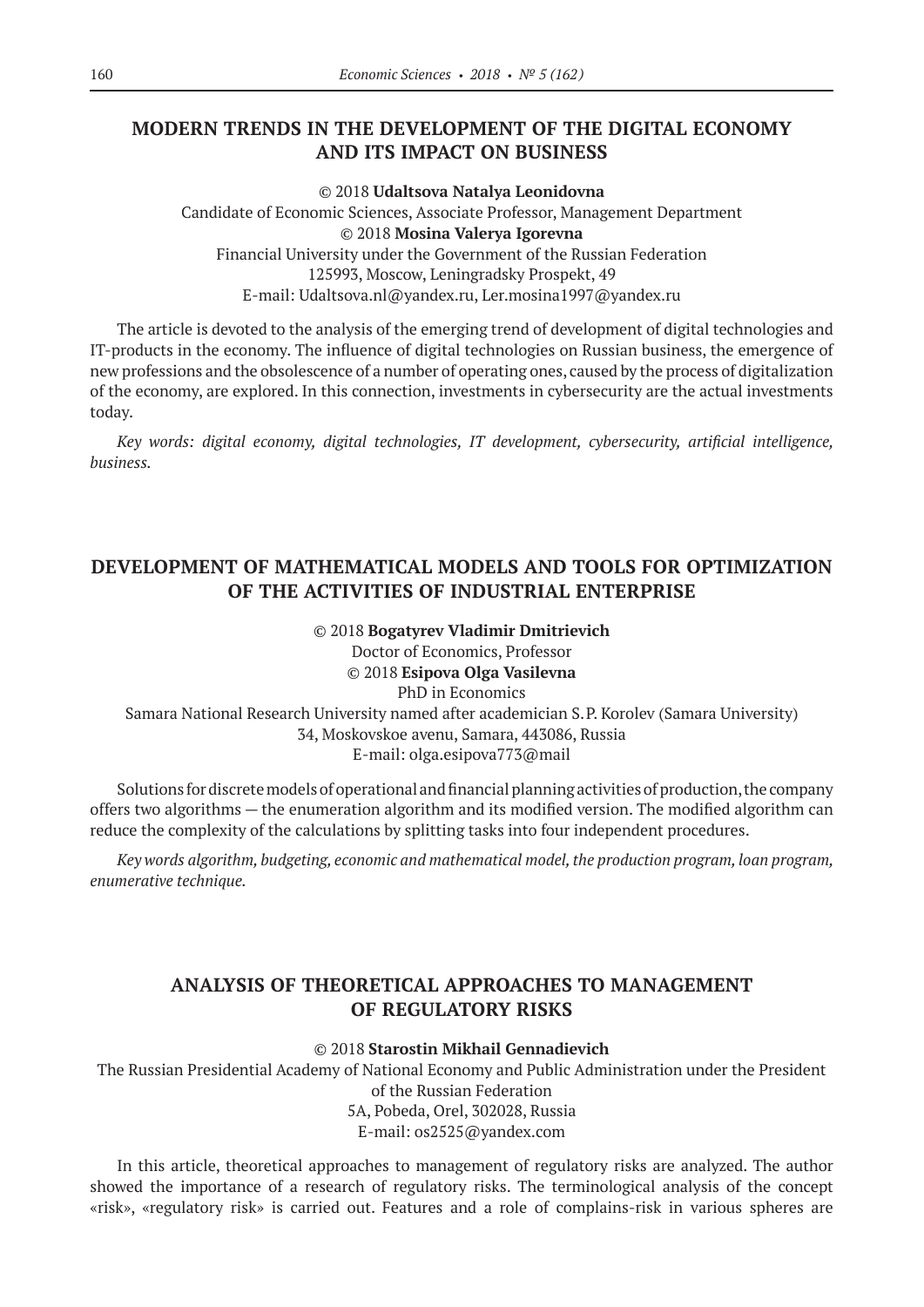shown. Tasks and stages of management of regulatory risks are considered. The problem of a sanctions complains is stabilized. The conclusion is drawn that optimum developed control system of regulatory risks in the organization allows to lower a possibility of manifestation and extent of influence комплаенс risk. The relevant corporate management system in which structure effective complains-management is implemented does activity of the company transparent, reliable, favorable, corresponding to the national and international legal system, and strengthens its reputation.

*Key words: regulatory risk, complains-risk, complains-function, investments, financial sector.*

# **FACTORS AFFECTING THE ADOPTION OF AN INVESTMENT DECISION IN THE STOCK MARKET**

©© 2018 **Khansevyarov Rustam Idrisovich** Doctor of Economics, Professor of the Department of Economic Theory ©© 2018 **Mikhaylov Alexander Mikhaylovich** Doctor of Economics, Professor of the Department of Economic Theory ©© 2018 **Sidyukova Angelina Igorevna** graduate student of the Department of economic theory Samara State University of Economics 141, Soviet Army Street, Samara, 443001, Russia E-mail: rust1978@mail.ru, 2427994@mail.ru, angelina8838@mail.ru

Every size companies are connected with investment activity. In order to carry out an economic transaction, it is necessary to make an investment decision, which is impossible without taking into account certain factors. Analysis of their impact on the investment decision is made by several methods described in this article.

*Key words: Investment decision, factors, investment attractiveness, fundamental analysis, technical analysis, factor analysis.*

## **DEVELOPMENT OF A MECHANISM OF ORGANIZATIONAL-ECONOMIC PROVIDING OF THE LOGISTICS SYSTEM**

©© 2018 **Astaf'eva Natalia Valerievna** Doctor of Economics, Professor Saratov State Technical University named after Iu.A. Gagarin 77, Politechnicheskaia str., Saratov, 410054, Russia ©© 2018 **Sosunova Liliana Alekseevna** Doctor of Economics, Professor Department of marketing, logistics and advertising ©© 2018 **Chernova Dana Viacheslavovna** Doctor of Economics, Professor Department of Commerce, service and tourism Samara state University of Economics 141, Soviet Army street, Samara, 443090, Russia E-mail: nvasta@mail.ru, kafedra-kl@yandex.ru, kafedra-ks@yandex.ru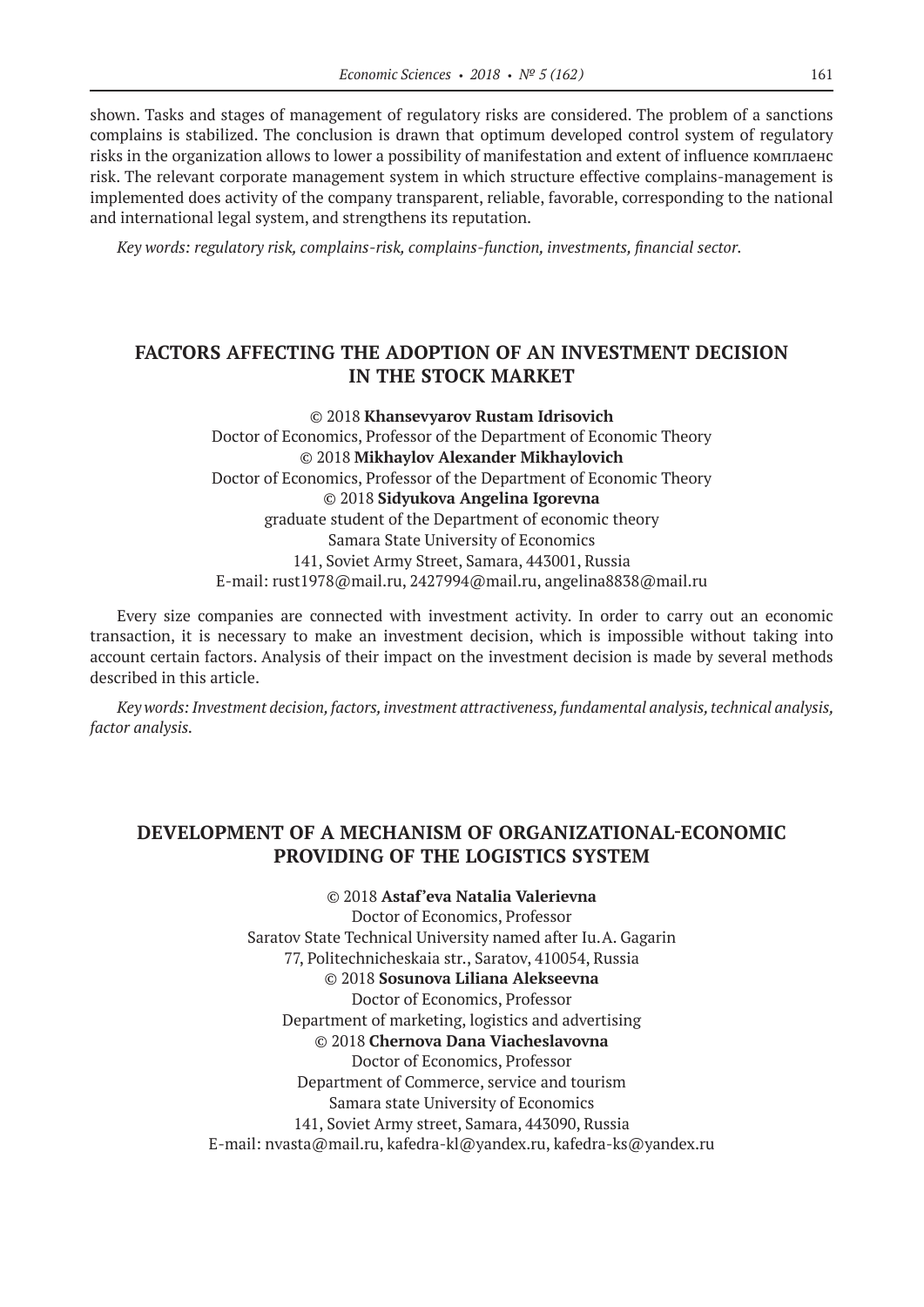The article discusses the conceptual content of the mechanism of organizational and economic support of the logistics system and the phased implementation of recommendations for its creation. The directions and means of the mechanism influence on the process of functioning of the harmonious developing logistics system are proposed and the vectors of the mechanism of organizational and economic support of the logistics system are determined, based on the use of program-target and structural-functional methods.

*Key words: mechanism, logistic system, organizational and economic support, management, vectors of development.*

## **ADVANTAGES OF SMALL ENTERPRISES IN INNOVATIVE ECONOMY**

#### ©© 2018 **Lagutina Larisa Gennadievna**

Candidate of Economics Department of Economic Security Russian Presidential Academy of National Economy and Public Administration 82, Vernadskogo avenu, Moscow, Russian Federation E-mail: larisalagutina@mail.ru

The article considers small businesses as subjects of innovation activity. Based on the principles of innovative economy, the high role of small enterprises in creating innovations due to such features as entrepreneurial spirit, favorable organizational structure and low production and non-production costs is substantiated.

*Key words: innovation economy, R&D, small enterprises, taxation, costs, innovations, intellectual potential.*

#### **References**

- 1. *Vishnyakov J., Gebhard P., Kirsanov K.* Innovative management // Russian economic journal. 1993. № 10. Pp. 72–73.
- 2. *David P.A.*,. *Fore D.* Economic foundations of the knowledge society // The economic bulletin of Rostov State University. 2003, № 1, volume 1. p.32.
- 3. *Koulopoulos T.M.* Knowledge Management / Т.М. Koulopoulos, K. Frappaolo; [trans. from English].— Moscow: Eksmo, 2008, p.23.
- 4. *Koulopoulos T.M.* Knowledge Management / Т.М. Koulopoulos, K. Frappaolo; [trans. from English].— Moscow: Eksmo, 2008, p.103.
- 5. *Letter No.* 03–03–06 / 1/55 from the Ministry of Finance of the Russian Federation from August 28, 2009.

## **ECONOMIC ISSUES OF INCREASE IN INNOVATIVE AND TECHNOLOGICAL POTENTIAL OF THE RUSSIAN MECHANICAL ENGINEERING ENTERPRISES**

©© 2018 **Tatarskih Boris Iakovlevich** Doctor of Economics, Professor, ©© 2018 **Tuktarova Liliya Ravilevna** PhD of Economics Associate Professor Samara State University of Economics 141, Sovetskoi Armii str., Samara, 443090, Russia Е-mail: oisrpp@mail.ru

The article is dedicated to the issues of analysis of the technological level of the Russian mechanical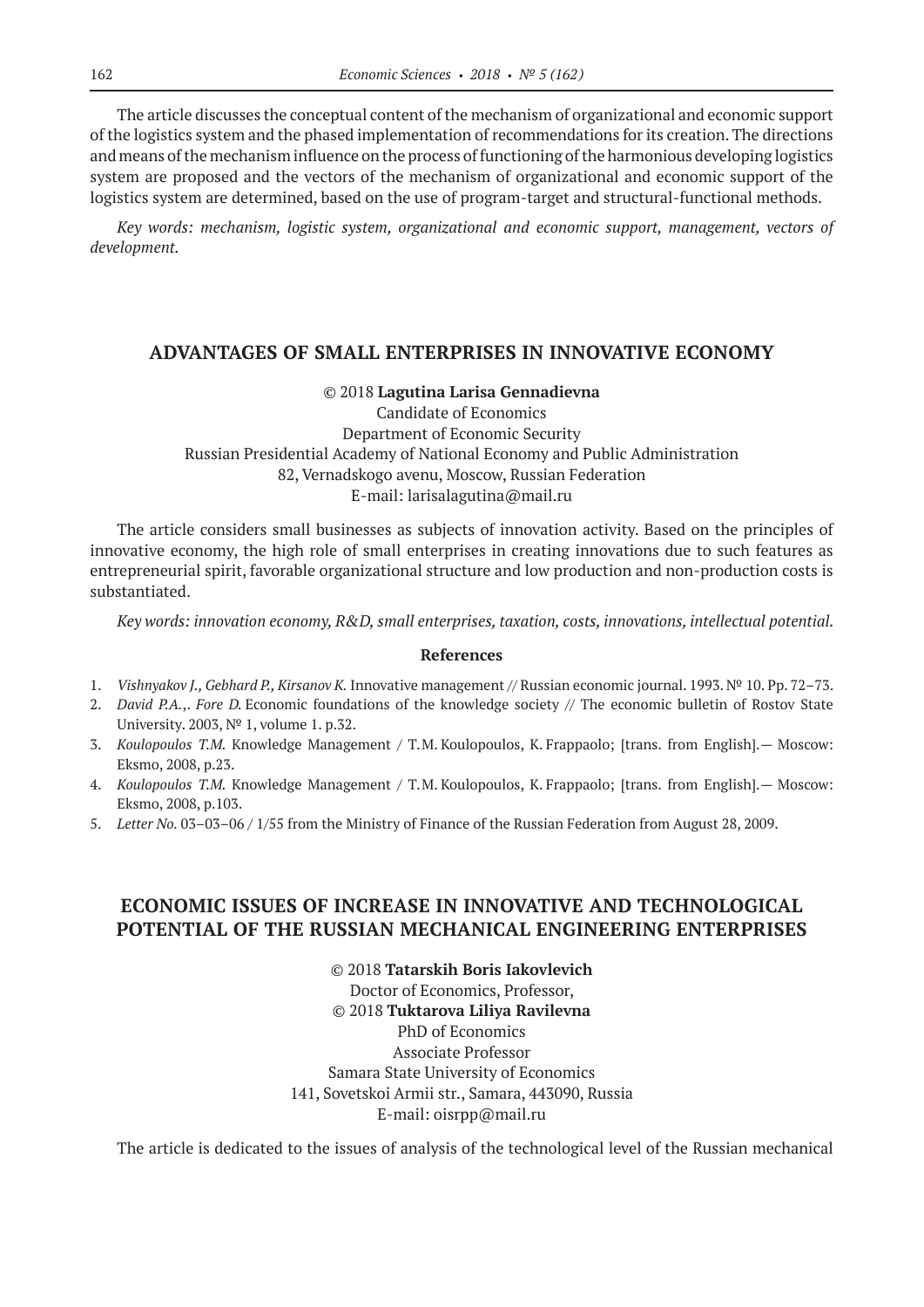engineering enterprises. Comparisons of technological potential of the main subsectors of mechanical engineering are shown. The main organizational, economic and structural reserves of increase in efficiency of mechanical engineering are defined; the recommendations, aimed at quality improvement of management of scientific and technological progress in domestic mechanical engineering, are provided.

*Key words: technological potential, mechanical engineering, reserves, management, dynamics, modernization, efficiency.*

# **THE SYSTEM OF INDICATORS OF ESTIMATION OF EFFICIENCY OF SUBJECTS OF AGRARIAN MARKET**

©© 2018 **Abdulrahimov Israil Abdullovich**

Doctor of Economics, Professor

Moscow state university of technologies and management. K.G. Razumovsky (First Cossack University) 73 Zemlyanoy Val str., 109004, Moscow

# ©© 2018 **Poltarykhin Andrey Leonidovich**

Doctor of Еconomic, Professor of the Department of human resources management

The Russian economic university G.V. Plekhanova

Stremyanny lane, 36, Moscow, 117997, Russia

©© 2018 **Churin Arkady Nikolaevich**

Senior lecturer

Kemerovo state agricultural Institute ©© 2018 **Melnikov Aleksander Borisovich**

Doctor of Economics, Professor

Head of the Department of Economics and foreign economic activity

Kuban state agrarian University named after I.T. Trubilin

E-mail: oet2004@ya.ru, Poltarykhin@mail.ru, mail@kubsau.ru

Stable development of the agricultural market is possible on the basis of balance of its conjuncture, solution of structural problems of agro-industrial production on the basis of full import substitution and its understanding as a multifunctional system in which producers and consumers have their own interests and characteristics. The article deals with the system of indicators to assess the effectiveness of the subjects of the agrarian market.

*Key words: agricultural market, import substitution, efficiency, production, development.*

# **TECHNOLOGICAL FACTORS OF INCREASING THE EFFICIENCY OF THE PRODUCTION POTENTIAL OF THE LIVESTOCK SUBCOMPLEX IN RUSSIA**

## ©© 2018 **Vasilchenko Мarianna Yakovlevna**

PhD in Economics, Associate Professor Institute of Agrarian Problems of Russian Academy of Science, 94, Moskovskaya, 410012, Saratov, Russia. E-mail: mari.vasil4enko@yandex.ru

Technological factors of increasing the efficiency of the production potential of livestock subcomplex in Russia are studied. Differences in the level of production potential efficiency in the interbranch and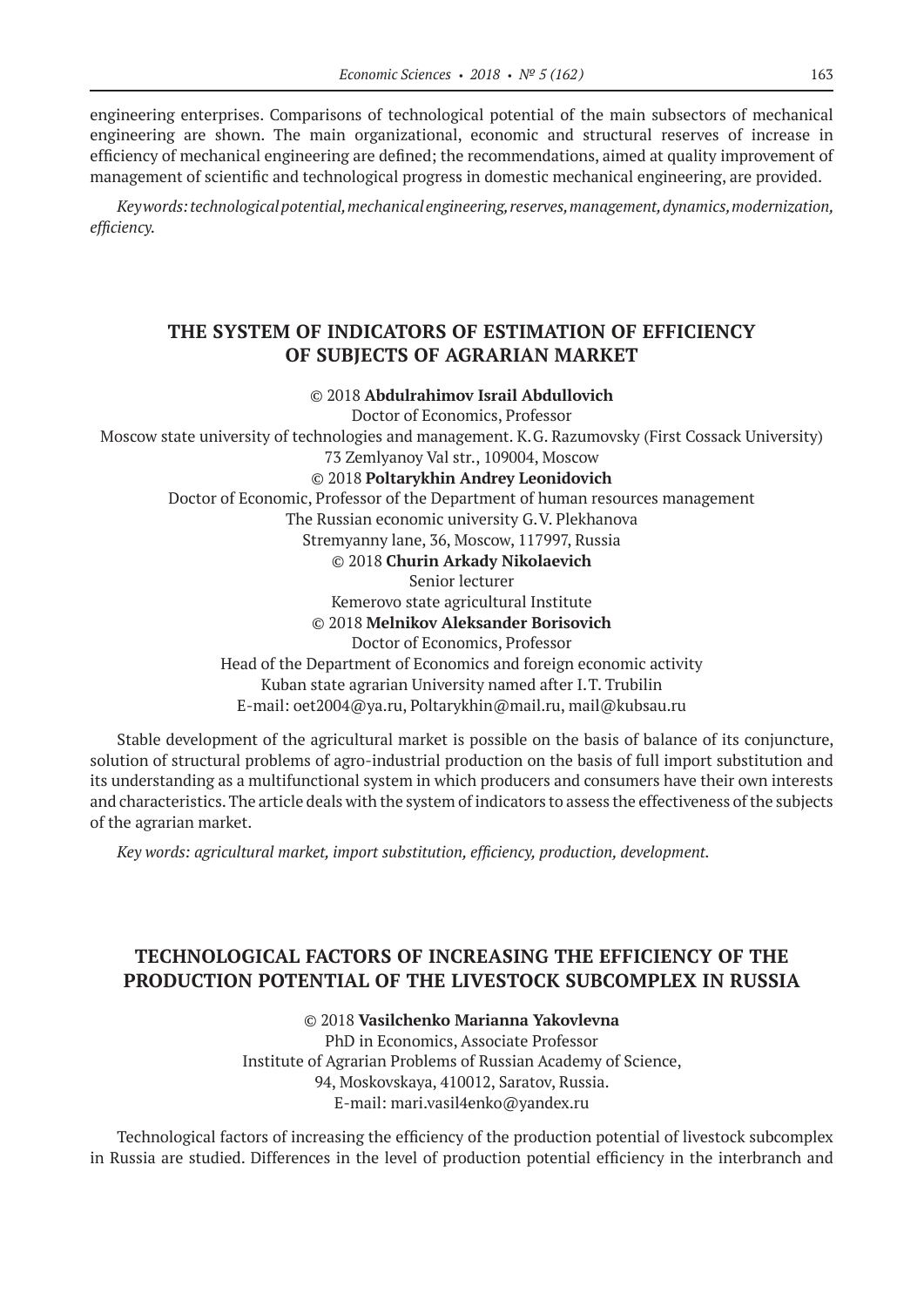interregional sections are revealed. The impact of the institutional structure of production on the process of mass dissemination of innovations was noted. Expected calculations of the volume of livestock production in the households of the population are performed.

*Key words: agroindustrial complex; livestock, productive potential, technological challenge, forecast calculations, efficiency.*

## **References**

- 1. *Zeldner A.G.* Economic growth: state and problems // Economic sciences. 2018. No. 1. (158). P. 17–21.
- 2. *Potapov A.P.* Influence of use of resource potential on economic efficiency of agrarian manufacture // Regional agrosystems: economics and sociology: Yearbook [Electronic resource]. Saratov: IAgP RAS, 2016. No 2. Available from: http://www.iagpran.ru.
- 3. *Morozov N.* Innovative and digital technologies are important factors for increasing the efficiency of livestock production // Economics of Agriculture of Russia. 2018. No 2. P. 15–22.
- 4. *Tekuchev I.,* Ivanov YU., *Kormanovskiy L.* Problems of implementation of technological innovations in cattle breeding // Agribusiness: Economics, Management. 2017. No. 5. P. 21–28.
- 5. *Anokhina M.E.* Instrumental complex on management of economic growth of the agroindustrial complex // Russian economic journal. 2017. No. 6. P. 54–66.
- 6. *Kovalev Yu.I.* Saturation of the domestic market is the main factor in the need for an export-oriented strategy.— URL: //meat.meat-ilk.ru/file/news/2017/12/06/1126/1.1\_Kovalev\_Yu.I..pdf.
- 7. *Andryushchenko S.A., Vasilchenko M. Ya.* Evaluation of regional factors in the development of the sub-sector of pig production, taking into account import substitution // Nauchnoye obozreniye. 2015. No. 4. P. 211–219.
- 8. *Tekuchev I.,* Ivanov YU., *Kormanovskiy L.* Problems of implementation of technological innovations in cattle breeding // Agribusiness: Economics, Management. 2017. No. 5. P. 21–22.
- 9. On the progress and results of the implementation of the State Program for the Development of Agriculture and Regulation of the Markets of Agricultural Products, Raw Materials and Food for 2016: the National Report.— URL: www. mcx.ru.
- 10. *Andryushchenko S.A., Vasilchenko M. Ya.* Evaluation of the influence of animal livestock development of households on the food independence of Russia // Agrarian Scientific Journal. 2017. No. 3. P. 65–73.
- 11. *Surovtsev V., Nikulina Yu.* Characteristics of livestock development scenarios and their recording in strategic planning // Economist. 2016. No. 10. P. 84–91.
- 12. *Trifonova E.N.* Study and analysis of the factors of growth of efficiency of production potential of food and processing industry of the regions of the russian federation // Regional agrosystems: economics and sociology: Yearbook [Electronic resource]. Saratov: IAgP RAS, 2018. No 1. Available from: httр: // www.iagpran.ru.
- 13. *Kulistikova T.* Milking robots are an interesting solution, but not always suitable for large companies // Agroinvestor. 2014. October. Available from: www. agroinvestor. ru.

## **KALININGRAD REGION: TOWARDS A NEW MODEL OF ECONOMIC GROWTH**

## ©© 2018 **Gorokhov, Andrey Yuryevich,**

Doctor of economic Sciences, Professor Moscow State University of Technologies and Management named after K.G. Razumovsky (First Cossack University) 73, Zemlianoi Val str., Moscow, 109004, Russia

Тhe paper describes the process of substantiating the need to develop and implement a new economic growth model for the Kaliningrad region.

*Key words: exclave status of the region, European Union, special economic zone, extensive model of development of Kaliningrad economy of «compensatory type», new economic model of development.*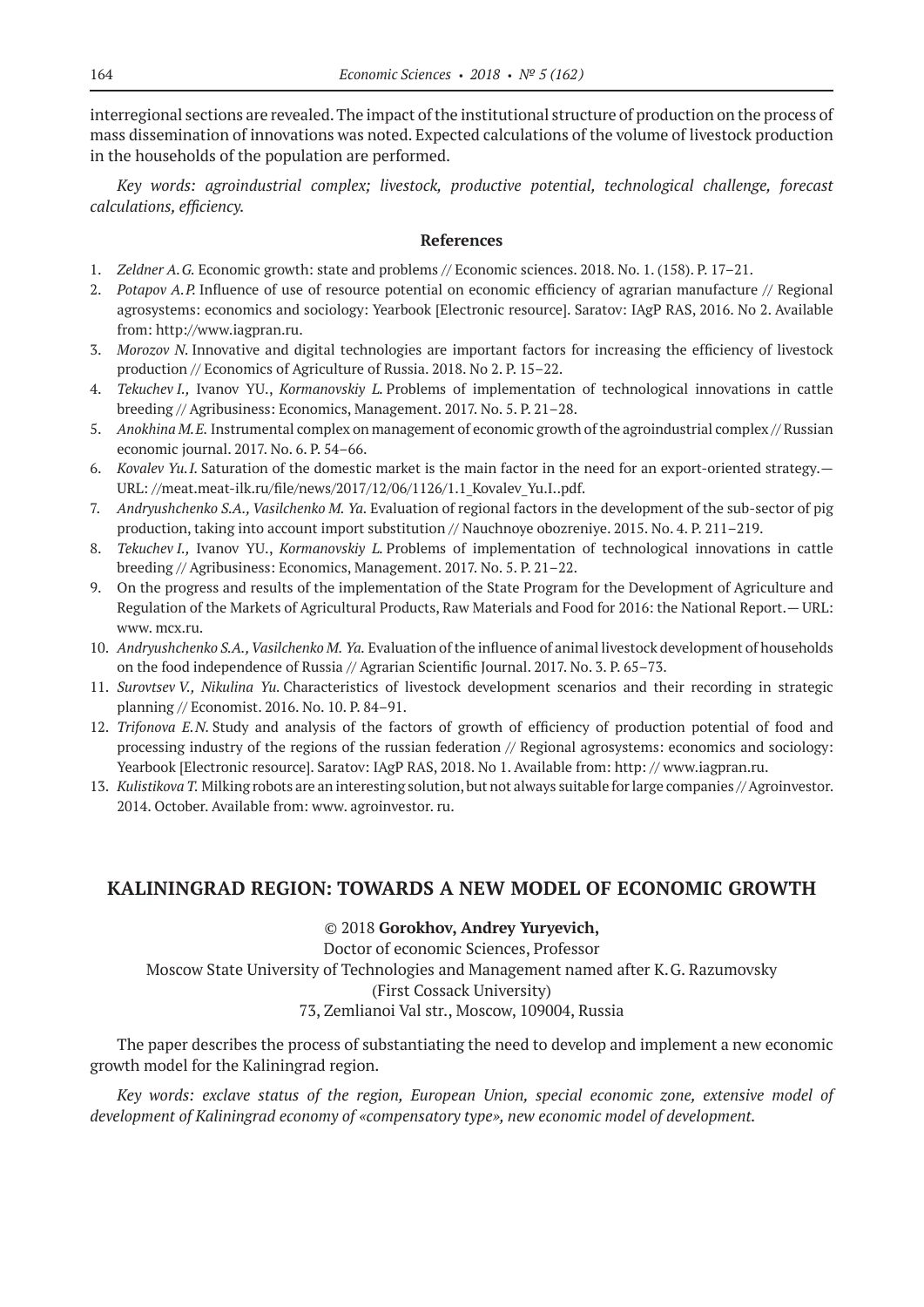## **WEST BERLIN ENCLAVE EXPERIENCE: FROM SURVIVAL TO SUSTAINABLE DEVELOPMENT**

©© 2018 **Ivanova Valentina Nikolaevna**

Doctor of Economics, Professor

Rector

Moscow State University of Technologies and Management named after K.G. Razumovski (First Cossack University)

73, Zemlianoi Val, Moscow, 109004, Russia

©© 2018 **Smirnov Vitalii Georgievich**

Doctor of Economics

Professor of Department Economy and management at enterprises of small and average business Moscow State University of Technologies and Management named after K.G. Razumovskiy (First Cossack University)

73, Zemlyanoi Val, Moscow, 109004, Russia

©© 2018 **Ignatiev Alexei Iurievich**

CEO Fund Economic Development Agency

5, Gostinaia str., Kaliningrad, 236000, Russia

©© 2018 **Iazev Grigorii Valerievich**

PhD in Economics

Director of Economics, Management and Rule Institute Moscow State University of Technologies and Management named after K.G. Razumovskii (First Cossack University) 73, Zemlyanoy Val, Moscow, 109004, Russia

The article describes the main provisions of the study of the experience of the West Berlin enclave revival, presented in the book «West Berlin: the wall is not an obstacle», around which, according to the authors, one of the main battles of the cold war unfolded. West Berlin, at the same time, managed to achieve sustainable development in harsh conditions of isolation.

*Key words: West Berlin enclave, cold war, sustainable development, strict conditions of isolation.*

## **MARKETING TECHNIQUES FOR THE FORMATION AND SUPPORT OF IMAGE OF THE DESTINATION**

©© 2018 **Voitkevich Nataliya Ivanovna** Doctor of Economics, Professor Department of marketing, logistics and advertising ©© 2018 **Sosunova Liliana Alexeevna** Doctor of Economics, Professor Department of marketing, logistics and advertising ©© 2018 **Toymentseva Irina Anatolyevna** Doctor of Economics, Professor Department of marketing, logistics and advertising ©© 2018 **Pogorelova Elena Vadimovna** Doctor of Economics, Professor Department of corporate information systems, electronic services and intelligent information technologies Samara State University of Economics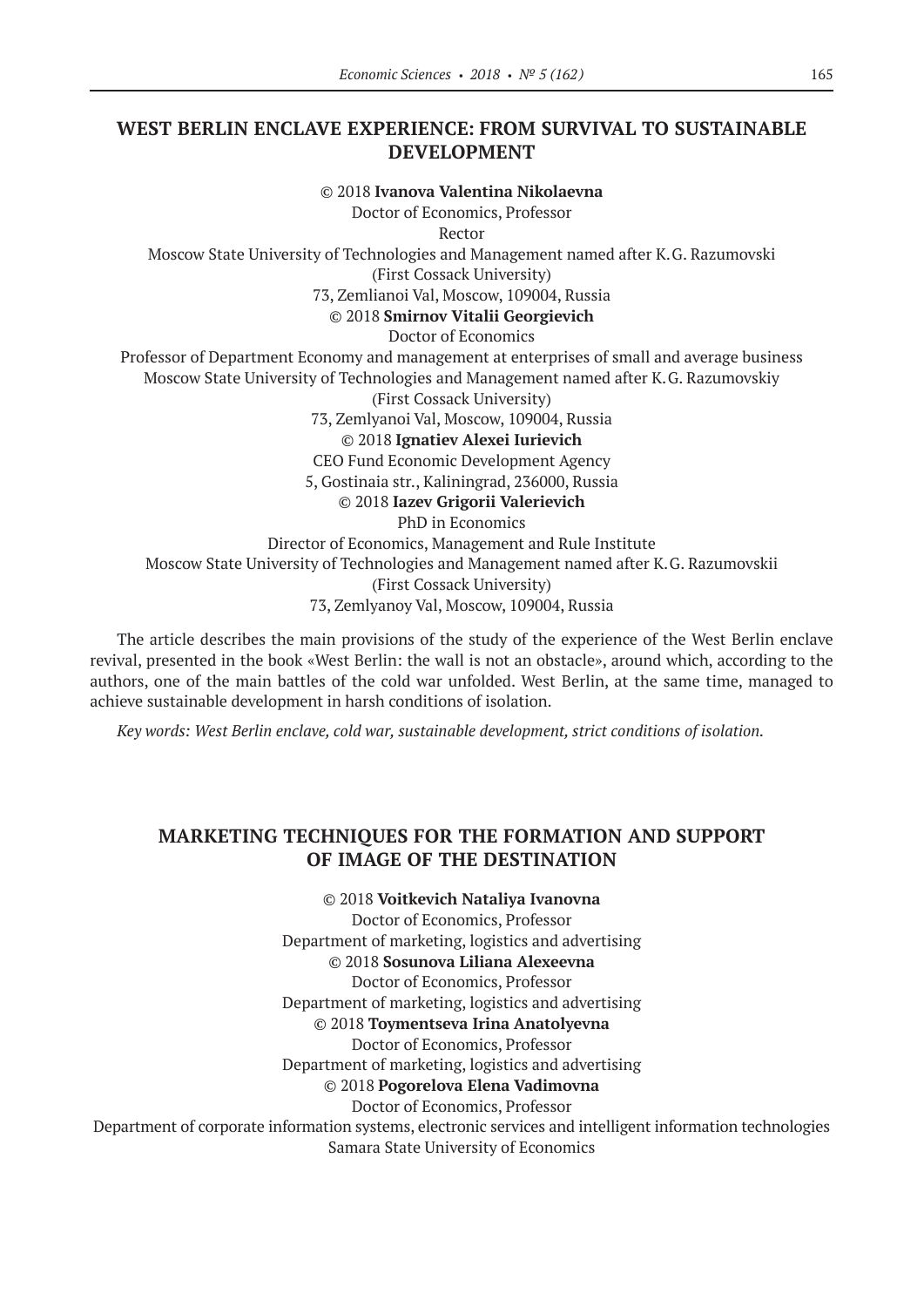141, Sovetskoi Armii str., Samara, 443090, Russia E-mail: vni63@list.ru, kafedra-kl@yandex.ru, tia67@rambler.ru, jour.ru@gmail.com

The necessity of formation and support of positive image of the territory for tourism development is substantiated, functions and methods of formation of image of destination on the basis of use of modern marketing technologies are considered.

*Key words: Samara, territory image, formation of destination image, territory brand, marketing.*

# **FINANCE, MONEY CIRCULATION AND CREDIT**

# **INFLUENCE OF INTEGRATION PROCESSES WITHIN EAES ON FORMATION OF CUSTOMS AND TARIFF POLICY AND BUDGETARY AND TAX PRACTICE OF RUSSIA**

©© 2018 **Basnukaev Musa Shamsudinovich** Candidate of economic sciences, associate professor, Head of the Department of Taxes and taxation ©© 2018 **Batashev Ruslan Vakhaevich** Senior teacher The Department of Taxes and taxation The Chechen State University 32 Sheripova St., Grozny, Chechen Republic

In this article interaction of the Russian Federation with EAES member states has been considered, some problems interfering development of integration processes and increasing multilateral communications are revealed, questions of formation of customs and tariff policy are also considered and the perspective directions of development of the relations within EAES are defined. The conclusion is drawn that in the conditions of global economy and deterioration in the geopolitical relations the major reference point capable to make an essential contribution to sustainable social and economic and innovative development of the Russian Federation by comprehensive modernization and increase in competitiveness of national economy, further development of integration processes within EAES.

*Key words: international relations, integration, customs and tariff policy, tax and budgetary practice, cooperation, foreign trade, EAES.*

# **NECESSITY OF STATE REGULATION REPRODUCTION AND OVERFLOW OF FINANCIAL CAPITAL**

©© 2018 **Badwan Nemer Loay**

Post-graduate student of the chair Finance and credit Don State Technical University 1 Gagarin Square, Rostov-on-Don, 344000, Russia E-mail: therock2031@gmail.com

This article mainly deals with the problem of overflowing of financial capital, and the fact that the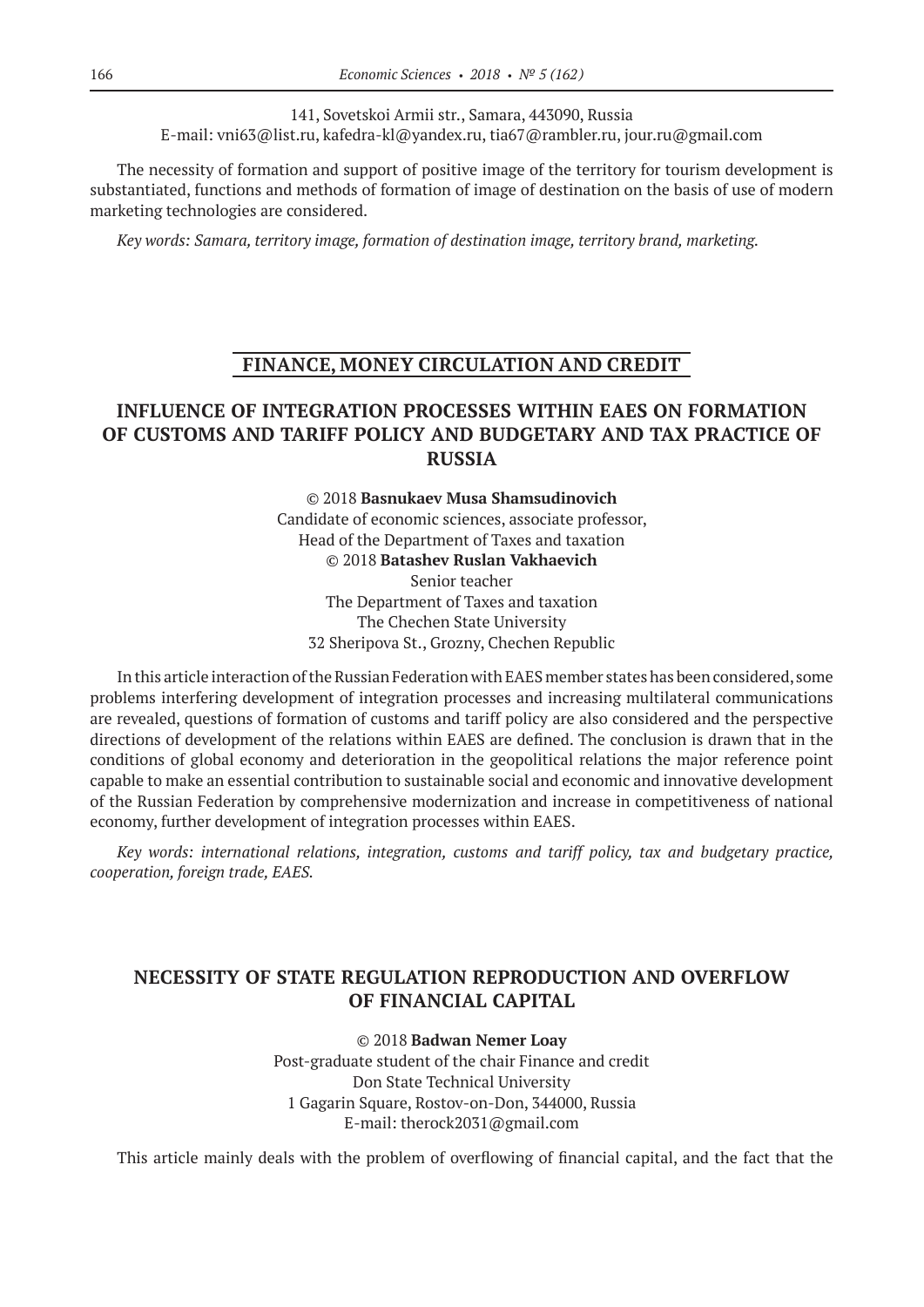market mechanism does not provide enough effective overflow of financial capital in various sectors and sectors of the economy. That is why there is such a specific need for the development and implementation of financial policies.

*Key words: financial capital overflow, market mechanism, reproduction, financial policy, capital outflow, inflation, agriculture, investment, stock market, monopolies, competition, deficit.*

## **THE ROLE OF THE QUALITY STANDARD IN THE FIELD OF MANAGEMENT OF RELATIONS WITH CONSUMERS OF FINANCIAL SERVICES**

#### ©© 2018 **Kurmanova Diana Ashatovna**

PhD of Economics, Associate Professor The Department of Finance, Money Circulation and Economic Security Ufa State Aviation Technical University 12, К. Marx st., Ufa, 450000, Russia ©© 2018 **Kurmanova Liliya Rashidovna** Doctor of Economics, Professor Тhe Department of Finance and Taxation Bashkir State University 32, Zaki Validi st., Ufa, 450076, Russia E-mail: kdiana09@ mail.ru, kurmanova\_ugaes@mail.ru

In modern conditions, the management system of a commercial bank requires not only the formation of a competent corporate policy, but also the potential for adaptation to dynamic environmental factors and the achievement of a competitive advantage by developing a long-term strategy for contacts with prospective consumers of banking services. In the context of economic instability and significant structural changes in the financial system, the development and implementation of service standards in the bank guarantees the client the unification of personnel actions at various sites and the introduction of the most understandable working procedures for employees. The article examines the advantages of standardized activities, directions and stages in the development of the standard of customer servicing by commercial banks on the basis of client-oriented strategy, which creates the conditions for the formation of competitive advantages in the market of banking products and services.

*Key words: quality standard, client, commercial bank, satisfaction, loyalty, mutual relations*

# **CURRENT STATE AND PROSPECTS OF DEVELOPMENT OF THE INSURANCE INDUSTRY IN THE ROSTOV REGION**

©© 2018 **Shirshov Vladimir Yurievich** PhD in Economics, Associate Professor, Department of Finance ©© 2018 **Otrishko Marina Olegovna** The PhD in Economic, Associate Professor, Department of Finance Rostov state university of economics (RSUE) 69, B. Sadovaya str., Rostov-on-Don, 344091, Russia E-mail: pgrostov@mail.ru, starka13@mal.ru

The insurance market in present day Russia has a clear focus on the federal center. Meanwhile, the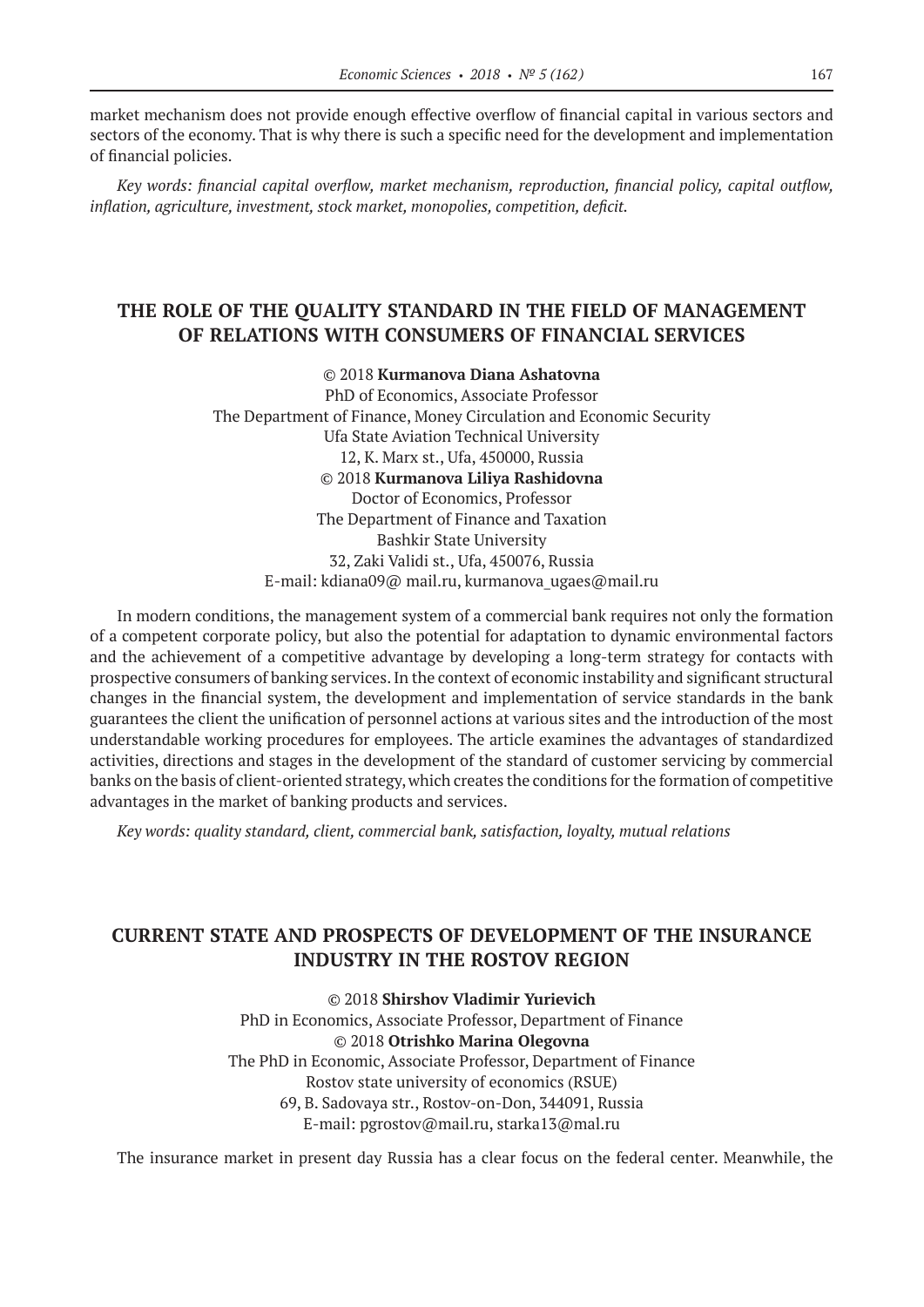development of regional insurance markets is an important task due to the necessity to organize a quality insurance protection system at the level of a particular region. The subject of the study is the system of economic relations concerning the protection of the property interests of policyholders at the regional level.

*Key words: insurance, types of insurance, insurance market, insurance protection, regional insurance market, underwriting, property insurance.*

#### **References**

- 1. *Nerovnya YU.V., Fedina E.V.* K voprosu ob opredelenii strategicheskih napravlenij razvitiya rossijskoj strahovoj otrasli // Sovremennye fundamental'nye i prikladnye issledovaniya. 2018. № 1 (28). S. 41–44.
- 2. Oficial'nyj sajt Central'nogo Banka Rossii // URL: http://www.cbr.ru (Data dostupa: 23.05.2018).
- 3. Federal'naya sluzhba gosudarstvennoj statistiki// URL: http://www.gks.ru (Data dostupa: 23.05.2018).
- 4. *Shirshov V. Yu.* Sovremennye principy osushchestvleniya obyazatel'nogo strahovaniya v Rossii // Finansovye issledovaniya. 2015. № 1 (46). S. 192–197.

# **ANALYSIS OF THE CAPITAL STRUCTURE OF CHEMICAL INDUSTRY CORPORATIONS AND ASSESSMENT OF ITS EFFICIENCY**

©© 2018 **Yanov Vitaly Valeryevich** Doctor of Economics, Professo,

Head of the Department of Finance and Credit ©© 2018 **Gorkovenko Anna Vladimirovna** Senior lecturer of the Department of Finance and Credit Volga State University of Service 4, Gagarin, Tolyatti, 445677, Russia E-mail: kaf\_fin@tolgas.ru

The key problem of corporations in making decisions about long-term development is to determine the ratio of own and borrowed capital. The peculiarities of the formation of the capital structure of Russian corporations are determined by the industry specifics that influence the level of financial stability. The growth of competition in the real sector of the economy and the liberalization of financial markets are pushing Russian corporations to form an optimal capital structure in order to strengthen competitive positions.

#### *Key words: corporations, capital structure, equity capital, debt capital, capital utilization*

The formation of the capital structure is one of the essential aspects of the financial management of companies. The policy of optimizing the capital structure affects both long-term and short-term financial stability, allowing to rank the sources of financing according to their priority and cost. As a result, depending on the priority, relations with capital suppliers are formed, which are most often shareholders and creditors. The first send funds to the company in the form of equity, the second — borrowed, in the form of loans and accounts payable. The policy on the formation of the financial structure of capital is aimed at finding the optimal proportion between own and borrowed capital. The financial structure of capital, in particular its debt, undoubtedly plays a significant role in the functioning of corporations. Activities through borrowed capital allows us to provide corporations and the corporate sector in General, efficiency gains in favorable periods, and helps to stabilize the situation in difficult economic periods.